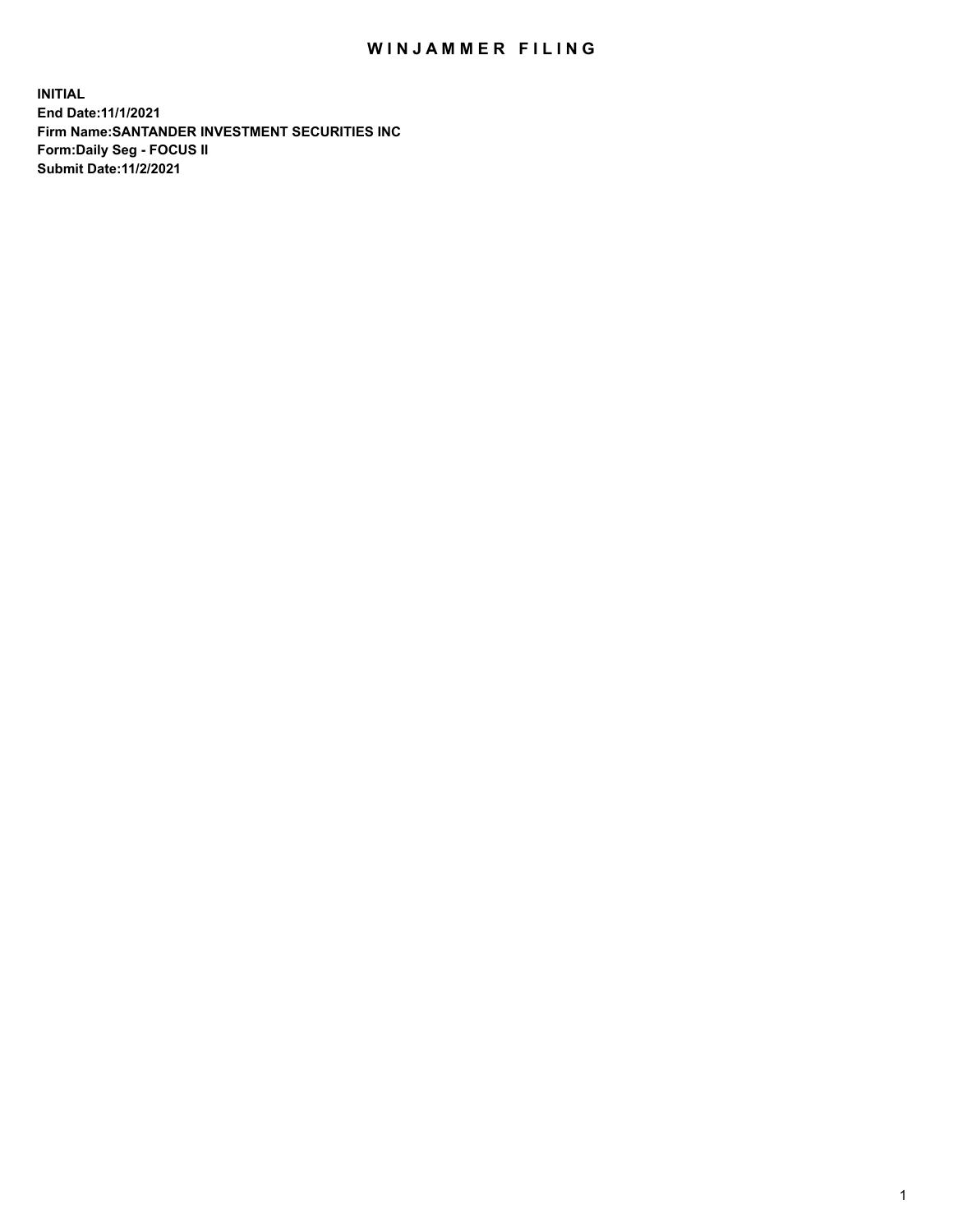**INITIAL End Date:11/1/2021 Firm Name:SANTANDER INVESTMENT SECURITIES INC Form:Daily Seg - FOCUS II Submit Date:11/2/2021 Daily Segregation - Cover Page**

| Name of Company<br><b>Contact Name</b>                                                                                                                                                                                                                                                                                        | <b>SANTANDER INVESTMENT</b><br><b>SECURITIES INC</b><br><b>Richard Ro</b> |
|-------------------------------------------------------------------------------------------------------------------------------------------------------------------------------------------------------------------------------------------------------------------------------------------------------------------------------|---------------------------------------------------------------------------|
| <b>Contact Phone Number</b>                                                                                                                                                                                                                                                                                                   | (212) 350-3662                                                            |
| <b>Contact Email Address</b>                                                                                                                                                                                                                                                                                                  | richard.ro@santander.us                                                   |
| FCM's Customer Segregated Funds Residual Interest Target (choose one):<br>a. Minimum dollar amount: ; or<br>b. Minimum percentage of customer segregated funds required:% ; or<br>c. Dollar amount range between: and; or<br>d. Percentage range of customer segregated funds required between:% and%.                        | 70,000,000<br><u>0</u><br>0 <sub>0</sub><br>0 <sub>0</sub>                |
| FCM's Customer Secured Amount Funds Residual Interest Target (choose one):<br>a. Minimum dollar amount: ; or<br>b. Minimum percentage of customer secured funds required:% ; or<br>c. Dollar amount range between: and; or<br>d. Percentage range of customer secured funds required between:% and%.                          | $\frac{\frac{0}{0}}{\frac{0}{0}}$<br>0 <sub>0</sub>                       |
| FCM's Cleared Swaps Customer Collateral Residual Interest Target (choose one):<br>a. Minimum dollar amount: : or<br>b. Minimum percentage of cleared swaps customer collateral required:%; or<br>c. Dollar amount range between: and; or<br>d. Percentage range of cleared swaps customer collateral required between:% and%. | $\frac{0}{0}$<br>0 <sub>0</sub><br>0 <sub>0</sub>                         |

Attach supporting documents CH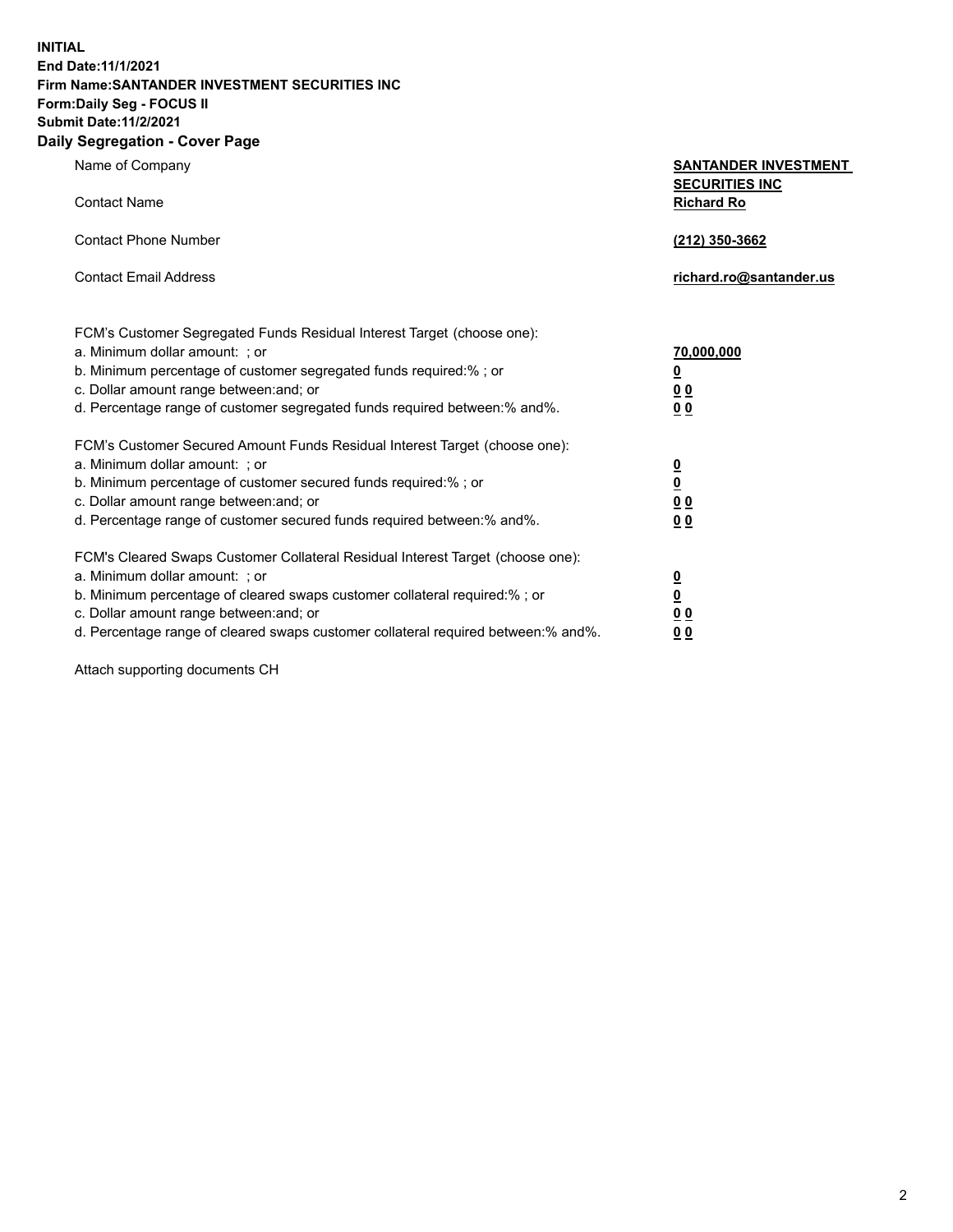## **INITIAL End Date:11/1/2021 Firm Name:SANTANDER INVESTMENT SECURITIES INC Form:Daily Seg - FOCUS II Submit Date:11/2/2021 Daily Segregation - Secured Amounts**

|     | Foreign Futures and Foreign Options Secured Amounts                                         |                   |
|-----|---------------------------------------------------------------------------------------------|-------------------|
|     | Amount required to be set aside pursuant to law, rule or regulation of a foreign            | $0$ [7305]        |
|     | government or a rule of a self-regulatory organization authorized thereunder                |                   |
| 1.  | Net ledger balance - Foreign Futures and Foreign Option Trading - All Customers             |                   |
|     | A. Cash                                                                                     | $0$ [7315]        |
|     | B. Securities (at market)                                                                   | $0$ [7317]        |
| 2.  | Net unrealized profit (loss) in open futures contracts traded on a foreign board of trade   | $0$ [7325]        |
| 3.  | Exchange traded options                                                                     |                   |
|     | a. Market value of open option contracts purchased on a foreign board of trade              | $0$ [7335]        |
|     | b. Market value of open contracts granted (sold) on a foreign board of trade                | $0$ [7337]        |
| 4.  | Net equity (deficit) (add lines 1. 2. and 3.)                                               | $0$ [7345]        |
| 5.  | Account liquidating to a deficit and account with a debit balances - gross amount           | $0$ [7351]        |
|     | Less: amount offset by customer owned securities                                            | 0 [7352] 0 [7354] |
| 6.  | Amount required to be set aside as the secured amount - Net Liquidating Equity              | $0$ [7355]        |
|     | Method (add lines 4 and 5)                                                                  |                   |
| 7.  | Greater of amount required to be set aside pursuant to foreign jurisdiction (above) or line | $0$ [7360]        |
|     | 6.                                                                                          |                   |
|     | FUNDS DEPOSITED IN SEPARATE REGULATION 30.7 ACCOUNTS                                        |                   |
| 1.  | Cash in banks                                                                               |                   |
|     | A. Banks located in the United States                                                       | $0$ [7500]        |
|     | B. Other banks qualified under Regulation 30.7                                              | 0 [7520] 0 [7530] |
| 2.  | Securities                                                                                  |                   |
|     | A. In safekeeping with banks located in the United States                                   | $0$ [7540]        |
|     | B. In safekeeping with other banks qualified under Regulation 30.7                          | 0 [7560] 0 [7570] |
| 3.  | Equities with registered futures commission merchants                                       |                   |
|     | A. Cash                                                                                     | $0$ [7580]        |
|     | <b>B.</b> Securities                                                                        | $0$ [7590]        |
|     | C. Unrealized gain (loss) on open futures contracts                                         | $0$ [7600]        |
|     | D. Value of long option contracts                                                           | $0$ [7610]        |
|     | E. Value of short option contracts                                                          | 0 [7615] 0 [7620] |
| 4.  | Amounts held by clearing organizations of foreign boards of trade                           |                   |
|     | A. Cash                                                                                     | $0$ [7640]        |
|     | <b>B.</b> Securities                                                                        | $0$ [7650]        |
|     | C. Amount due to (from) clearing organization - daily variation                             | $0$ [7660]        |
|     | D. Value of long option contracts                                                           | $0$ [7670]        |
|     | E. Value of short option contracts                                                          | 0 [7675] 0 [7680] |
| 5.  | Amounts held by members of foreign boards of trade                                          |                   |
|     | A. Cash                                                                                     | $0$ [7700]        |
|     | <b>B.</b> Securities                                                                        | $0$ [7710]        |
|     | C. Unrealized gain (loss) on open futures contracts                                         | $0$ [7720]        |
|     | D. Value of long option contracts                                                           | $0$ [7730]        |
|     | E. Value of short option contracts                                                          | 0 [7735] 0 [7740] |
| 6.  | Amounts with other depositories designated by a foreign board of trade                      | 0 [7760]          |
| 7.  | Segregated funds on hand                                                                    | $0$ [7765]        |
| 8.  | Total funds in separate section 30.7 accounts                                               | 0 [7770]          |
| 9.  | Excess (deficiency) Set Aside for Secured Amount (subtract line 7 Secured Statement         | $0$ [7380]        |
|     | Page 1 from Line 8)                                                                         |                   |
| 10. | Management Target Amount for Excess funds in separate section 30.7 accounts                 | $0$ [7780]        |
| 11. | Excess (deficiency) funds in separate 30.7 accounts over (under) Management Target          | $0$ [7785]        |
|     |                                                                                             |                   |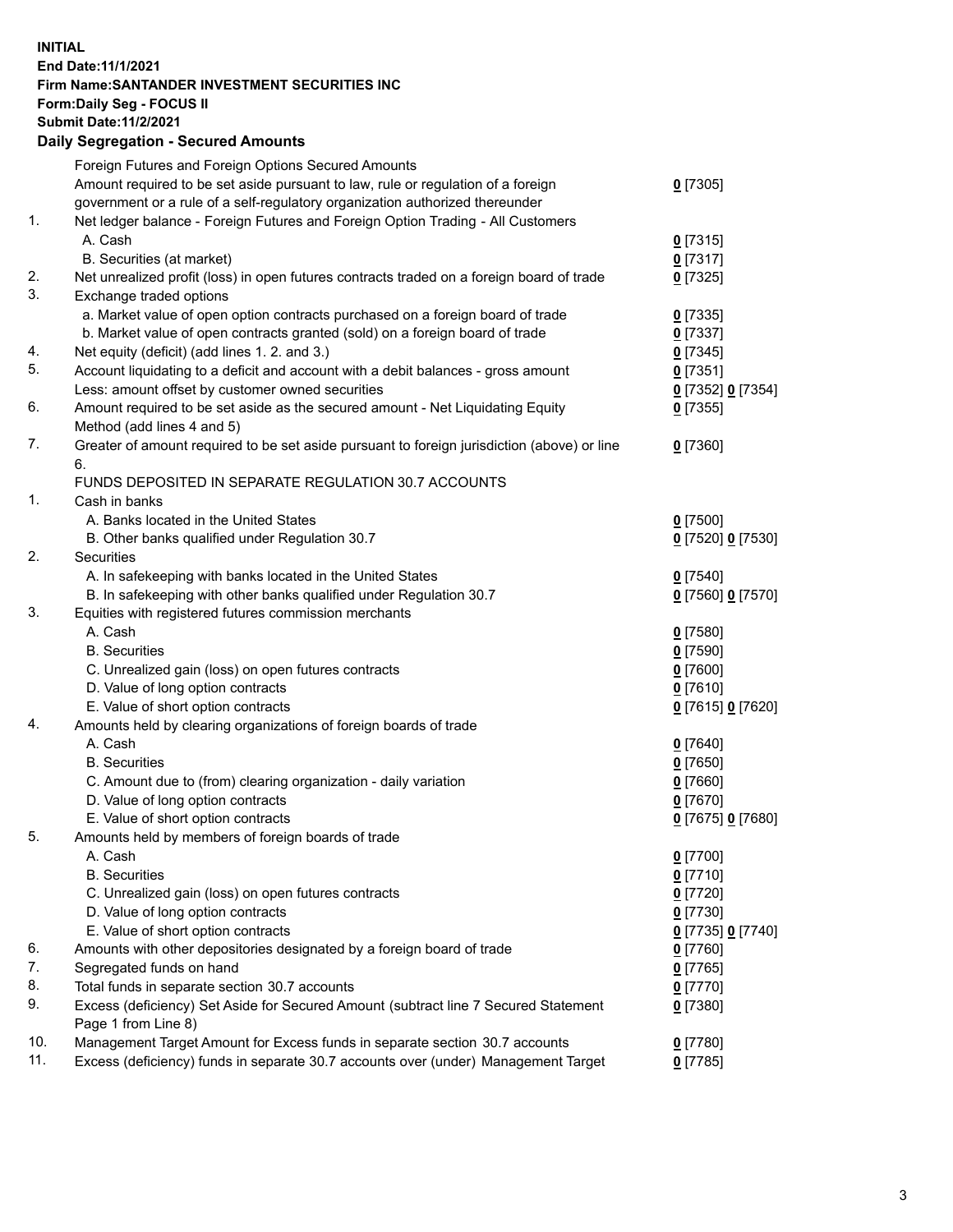| <b>INITIAL</b> |                                                                                                     |                          |  |  |  |  |
|----------------|-----------------------------------------------------------------------------------------------------|--------------------------|--|--|--|--|
|                | End Date: 11/1/2021                                                                                 |                          |  |  |  |  |
|                | Firm Name: SANTANDER INVESTMENT SECURITIES INC                                                      |                          |  |  |  |  |
|                | Form: Daily Seg - FOCUS II                                                                          |                          |  |  |  |  |
|                | <b>Submit Date: 11/2/2021</b>                                                                       |                          |  |  |  |  |
|                | Daily Segregation - Segregation Statement                                                           |                          |  |  |  |  |
|                | SEGREGATION REQUIREMENTS(Section 4d(2) of the CEAct)                                                |                          |  |  |  |  |
| 1.             | Net ledger balance                                                                                  |                          |  |  |  |  |
|                | A. Cash                                                                                             | 2,124,421,282 [7010]     |  |  |  |  |
|                | B. Securities (at market)                                                                           | $0$ [7020]               |  |  |  |  |
| 2.             | Net unrealized profit (loss) in open futures contracts traded on a contract market                  | -58,647,930 [7030]       |  |  |  |  |
| 3.             | Exchange traded options                                                                             |                          |  |  |  |  |
|                | A. Add market value of open option contracts purchased on a contract market                         | 39,612,936 [7032]        |  |  |  |  |
|                | B. Deduct market value of open option contracts granted (sold) on a contract market                 | -33,196,079 [7033]       |  |  |  |  |
| 4.             | Net equity (deficit) (add lines 1, 2 and 3)                                                         | 2,072,190,209 [7040]     |  |  |  |  |
| 5.             | Accounts liquidating to a deficit and accounts with                                                 |                          |  |  |  |  |
|                | debit balances - gross amount                                                                       | $0$ [7045]               |  |  |  |  |
|                | Less: amount offset by customer securities                                                          | 0 [7047] 0 [7050]        |  |  |  |  |
| 6.             | Amount required to be segregated (add lines 4 and 5)                                                | 2,072,190,209 [7060]     |  |  |  |  |
|                | FUNDS IN SEGREGATED ACCOUNTS                                                                        |                          |  |  |  |  |
| 7.             | Deposited in segregated funds bank accounts                                                         |                          |  |  |  |  |
|                | A. Cash                                                                                             | 191,123,553 [7070]       |  |  |  |  |
|                | B. Securities representing investments of customers' funds (at market)                              | $0$ [7080]               |  |  |  |  |
|                | C. Securities held for particular customers or option customers in lieu of cash (at                 | $0$ [7090]               |  |  |  |  |
|                | market)                                                                                             |                          |  |  |  |  |
| 8.             | Margins on deposit with derivatives clearing organizations of contract markets                      |                          |  |  |  |  |
|                | A. Cash                                                                                             | 1,919,539,389 [7100]     |  |  |  |  |
|                | B. Securities representing investments of customers' funds (at market)                              | $0$ [7110]               |  |  |  |  |
|                | C. Securities held for particular customers or option customers in lieu of cash (at                 | $0$ [7120]               |  |  |  |  |
|                | market)                                                                                             |                          |  |  |  |  |
| 9.             | Net settlement from (to) derivatives clearing organizations of contract markets                     | 26,491,401 [7130]        |  |  |  |  |
| 10.            | Exchange traded options                                                                             |                          |  |  |  |  |
|                | A. Value of open long option contracts                                                              | 39,612,936 [7132]        |  |  |  |  |
|                | B. Value of open short option contracts                                                             | -33,196,079 [7133]       |  |  |  |  |
| 11.            | Net equities with other FCMs                                                                        |                          |  |  |  |  |
|                | A. Net liquidating equity<br>B. Securities representing investments of customers' funds (at market) | $0$ [7140]<br>$0$ [7160] |  |  |  |  |
|                | C. Securities held for particular customers or option customers in lieu of cash (at                 | $0$ [7170]               |  |  |  |  |
|                | market)                                                                                             |                          |  |  |  |  |
| 12.            | Segregated funds on hand                                                                            | $0$ [7150]               |  |  |  |  |
| 13.            | Total amount in segregation (add lines 7 through 12)                                                | 2,143,571,200 [7180]     |  |  |  |  |
| 14.            | Excess (deficiency) funds in segregation (subtract line 6 from line 13)                             | 71,380,991 [7190]        |  |  |  |  |
| 15.            | Management Target Amount for Excess funds in segregation                                            | 70,000,000 [7194]        |  |  |  |  |
| 16.            | Excess (deficiency) funds in segregation over (under) Management Target Amount                      | 1,380,991 [7198]         |  |  |  |  |
|                | <b>Excess</b>                                                                                       |                          |  |  |  |  |